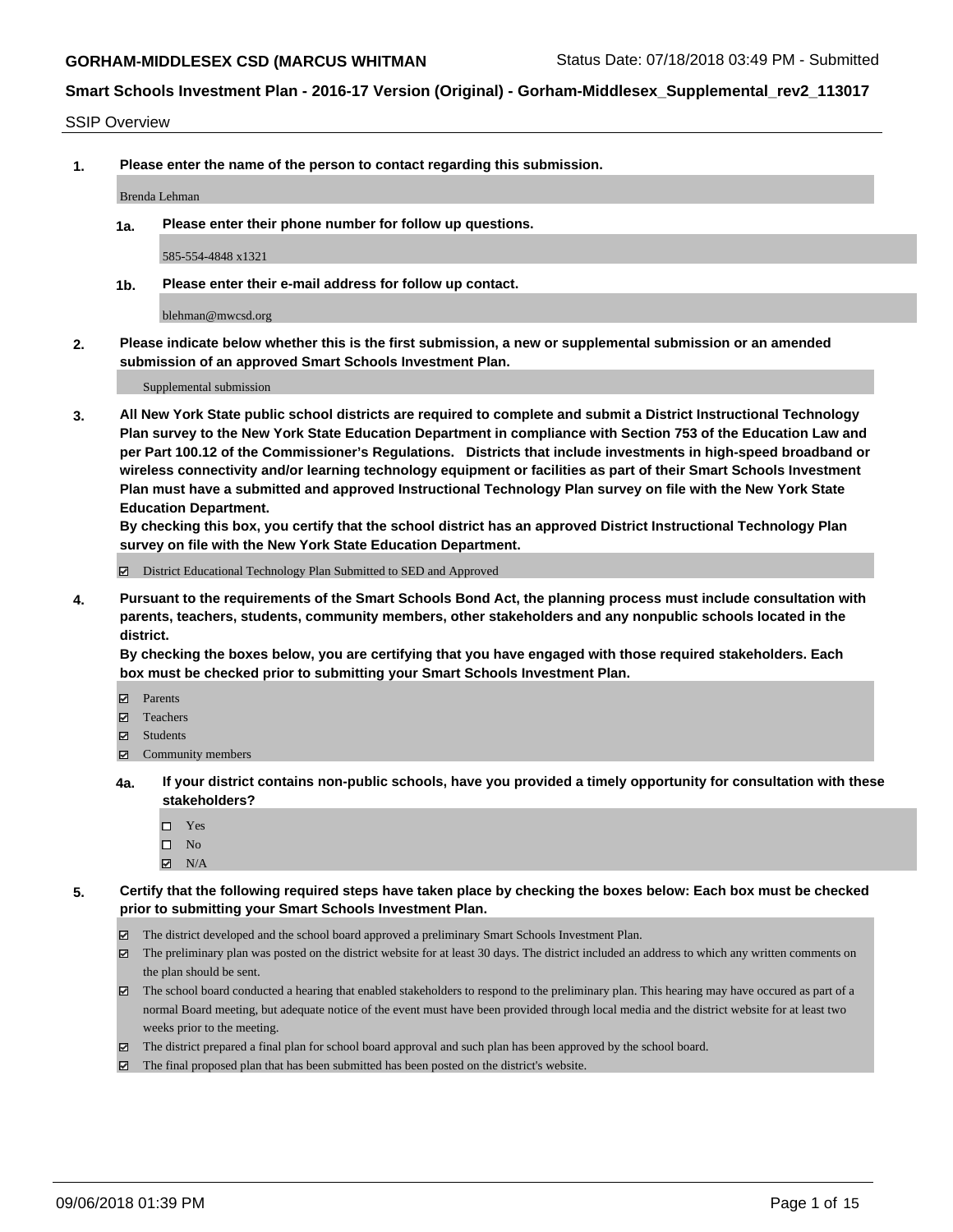# **GORHAM-MIDDLESEX CSD (MARCUS WHITMAN** Status Date: 07/18/2018 03:49 PM - Submitted

### **Smart Schools Investment Plan - 2016-17 Version (Original) - Gorham-Middlesex\_Supplemental\_rev2\_113017**

SSIP Overview

**5a. Please upload the proposed Smart Schools Investment Plan (SSIP) that was posted on the district's website, along with any supporting materials. Note that this should be different than your recently submitted Educational Technology Survey. The Final SSIP, as approved by the School Board, should also be posted on the website and remain there during the course of the projects contained therein.**

113017 rev2 Smart Schools Investment Plan - 2016-17 Version (Original) - 2016-17 Version (Original) - GORHAM-MIDDLESEX CSD (MARCUS WHITMAN.pdf

Preliminary Investment Plan Round 2 16-17.pdf

**5b. Enter the webpage address where the final Smart Schools Investment Plan is posted. The Plan should remain posted for the life of the included projects.**

https://resources.finalsite.net/images/v1530037306/mwcsdorg/lnxcbrlgpgwycmfra6ow/boefinalinvestmentplanround216-17.pdf

**6. Please enter an estimate of the total number of students and staff that will benefit from this Smart Schools Investment Plan based on the cumulative projects submitted to date.**

1,444

**7. An LEA/School District may partner with one or more other LEA/School Districts to form a consortium to pool Smart Schools Bond Act funds for a project that meets all other Smart School Bond Act requirements. Each school district participating in the consortium will need to file an approved Smart Schools Investment Plan for the project and submit a signed Memorandum of Understanding that sets forth the details of the consortium including the roles of each respective district.**

The district plans to participate in a consortium to partner with other school district(s) to implement a Smart Schools project.

**8. Please enter the name and 6-digit SED Code for each LEA/School District participating in the Consortium.**

| Partner LEA/District | ISED BEDS Code |
|----------------------|----------------|
| (No Response)        | (No Response)  |

**9. Please upload a signed Memorandum of Understanding with all of the participating Consortium partners.**

(No Response)

**10. Your district's Smart Schools Bond Act Allocation is:**

\$1,300,467

**11. Enter the budget sub-allocations by category that you are submitting for approval at this time. If you are not budgeting SSBA funds for a category, please enter 0 (zero.) If the value entered is \$0, you will not be required to complete that survey question.**

|                                       | Sub-           |
|---------------------------------------|----------------|
|                                       | Allocations    |
| School Connectivity                   | $\overline{0}$ |
| Connectivity Projects for Communities | $\overline{0}$ |
| Classroom Technology                  | 533,260        |
| Pre-Kindergarten Classrooms           | $\Omega$       |
| Replace Transportable Classrooms      | 0              |
| High-Tech Security Features           | $\mathbf 0$    |
| <b>Totals:</b>                        | 533,260        |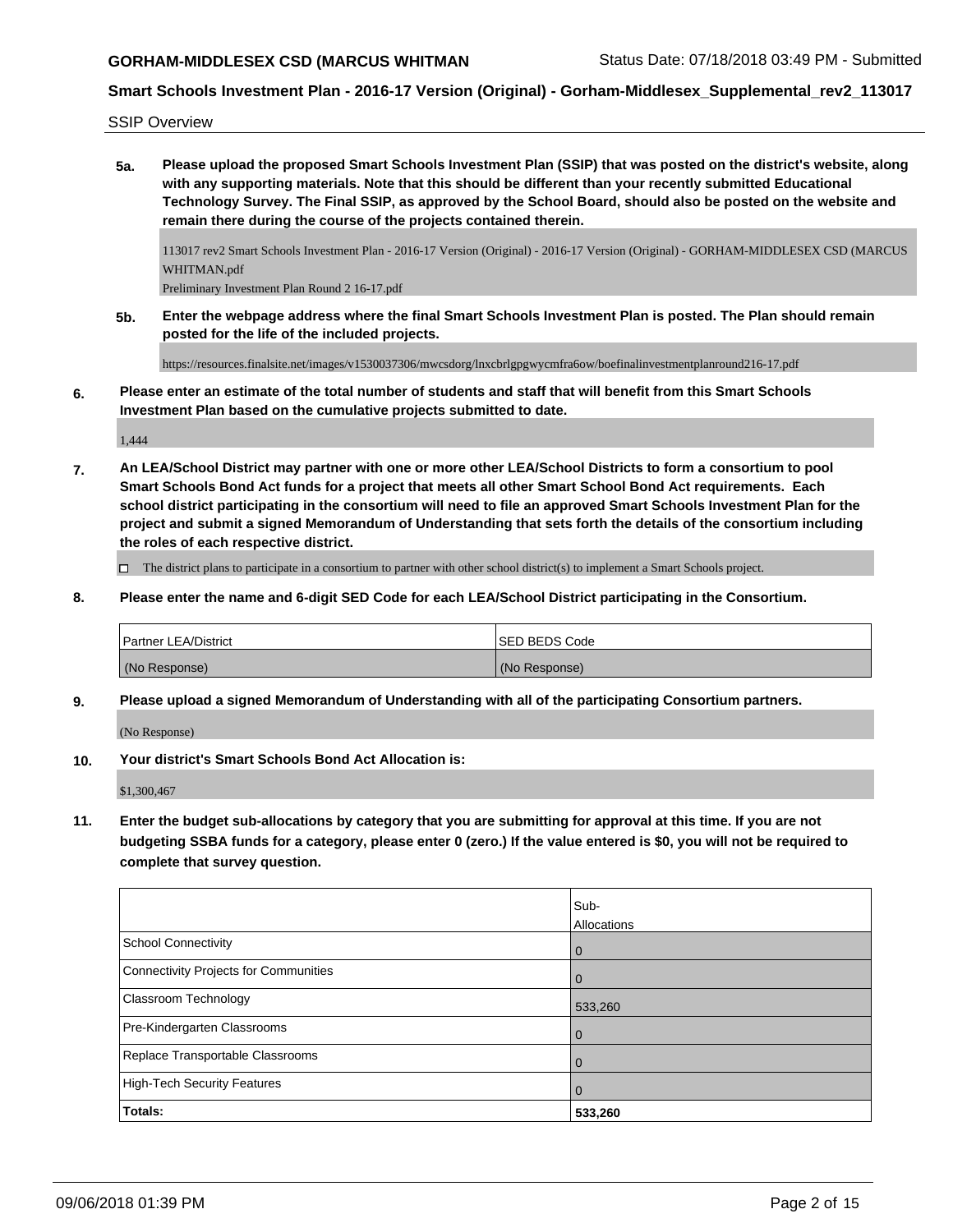School Connectivity

- **1. In order for students and faculty to receive the maximum benefit from the technology made available under the Smart Schools Bond Act, their school buildings must possess sufficient connectivity infrastructure to ensure that devices can be used during the school day. Smart Schools Investment Plans must demonstrate that:**
	- **• sufficient infrastructure that meets the Federal Communications Commission's 100 Mbps per 1,000 students standard currently exists in the buildings where new devices will be deployed, or**
	- **• is a planned use of a portion of Smart Schools Bond Act funds, or**
	- **• is under development through another funding source.**

**Smart Schools Bond Act funds used for technology infrastructure or classroom technology investments must increase the number of school buildings that meet or exceed the minimum speed standard of 100 Mbps per 1,000 students and staff within 12 months. This standard may be met on either a contracted 24/7 firm service or a "burstable" capability. If the standard is met under the burstable criteria, it must be:**

**1. Specifically codified in a service contract with a provider, and**

**2. Guaranteed to be available to all students and devices as needed, particularly during periods of high demand, such as computer-based testing (CBT) periods.**

**Please describe how your district already meets or is planning to meet this standard within 12 months of plan submission.**

(No Response)

**1a. If a district believes that it will be impossible to meet this standard within 12 months, it may apply for a waiver of this requirement, as described on the Smart Schools website. The waiver must be filed and approved by SED prior to submitting this survey.**

 $\Box$  By checking this box, you are certifying that the school district has an approved waiver of this requirement on file with the New York State Education Department.

#### **2. Connectivity Speed Calculator (Required)**

|                         | Number of<br>Students | Multiply by<br>100 Kbps | Divide by 1000 Current Speed<br>to Convert to<br>Required<br>Speed in Mb | lin Mb           | Expected<br>Speed to be<br>Attained Within   Required<br>12 Months | <b>Expected Date</b><br>When<br>Speed Will be<br><b>Met</b> |
|-------------------------|-----------------------|-------------------------|--------------------------------------------------------------------------|------------------|--------------------------------------------------------------------|-------------------------------------------------------------|
| <b>Calculated Speed</b> | (No<br>Response)      | (No Response)           | (No<br>Response)                                                         | (No<br>Response) | (No<br>Response)                                                   | (No<br>Response)                                            |

**3. Describe how you intend to use Smart Schools Bond Act funds for high-speed broadband and/or wireless connectivity projects in school buildings.**

(No Response)

**4. Describe the linkage between the district's District Instructional Technology Plan and the proposed projects. (There should be a link between your response to this question and your response to Question 1 in Part E. Curriculum and Instruction "What are the district's plans to use digital connectivity and technology to improve teaching and learning?)**

(No Response)

**5. If the district wishes to have students and staff access the Internet from wireless devices within the school building, or in close proximity to it, it must first ensure that it has a robust Wi-Fi network in place that has sufficient bandwidth to meet user demand.**

**Please describe how you have quantified this demand and how you plan to meet this demand.**

(No Response)

**6. As indicated on Page 5 of the guidance, the Office of Facilities Planning will have to conduct a preliminary review**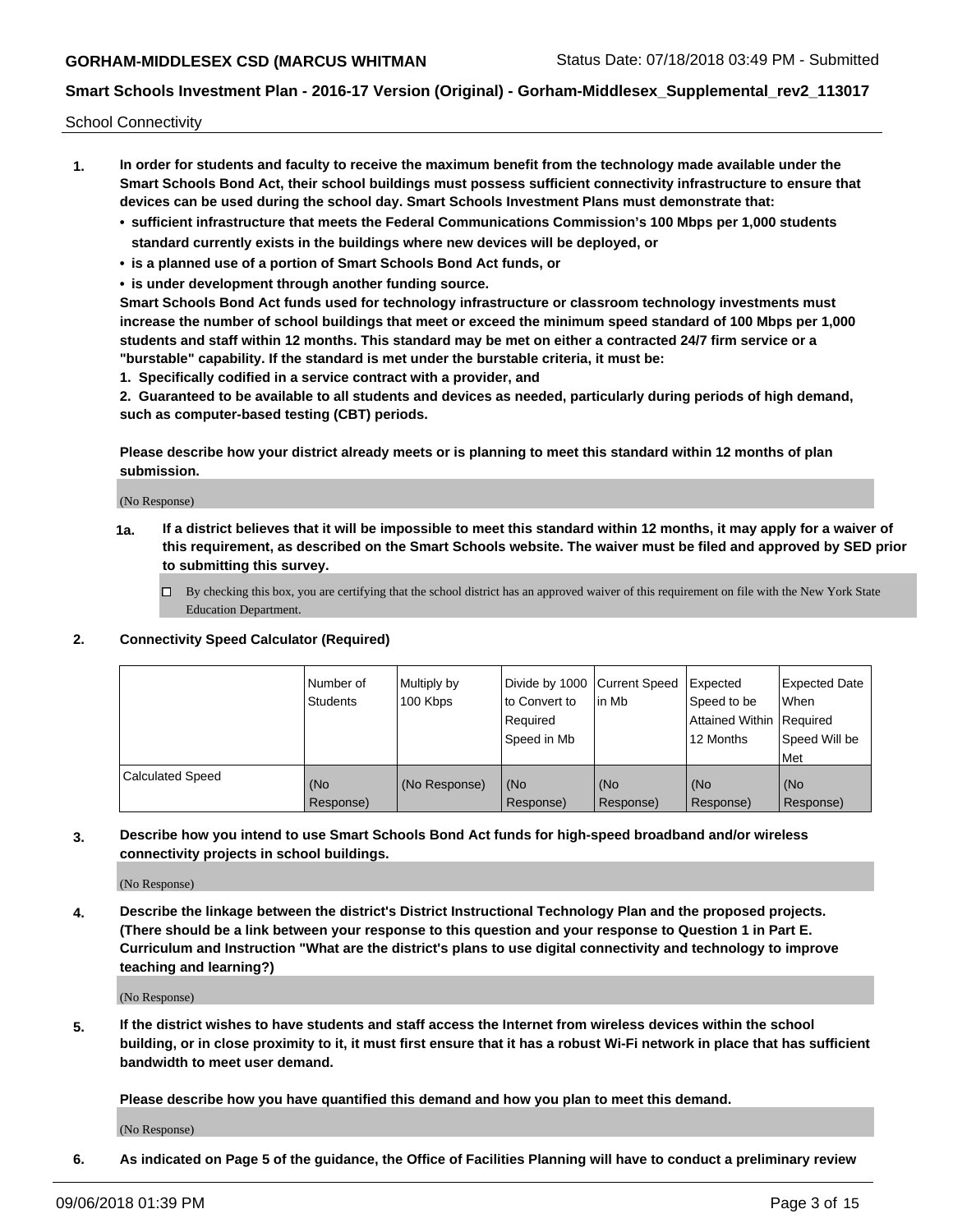School Connectivity

**of all capital projects, including connectivity projects.**

**Please indicate on a separate row each project number given to you by the Office of Facilities Planning.**

| Project Number |  |
|----------------|--|
|                |  |
| (No Response)  |  |
|                |  |

**7. Certain high-tech security and connectivity infrastructure projects may be eligible for an expedited review process as determined by the Office of Facilities Planning.**

**Was your project deemed eligible for streamlined review?**

(No Response)

**8. Include the name and license number of the architect or engineer of record.**

| Name          | License Number |
|---------------|----------------|
| (No Response) | (No Response)  |

**9. If you are submitting an allocation for School Connectivity complete this table. Note that the calculated Total at the bottom of the table must equal the Total allocation for this category that you entered in the SSIP Overview overall budget.** 

|                                            | Sub-          |
|--------------------------------------------|---------------|
|                                            | Allocation    |
| Network/Access Costs                       | (No Response) |
| Outside Plant Costs                        | (No Response) |
| School Internal Connections and Components | (No Response) |
| <b>Professional Services</b>               | (No Response) |
| Testing                                    | (No Response) |
| <b>Other Upfront Costs</b>                 | (No Response) |
| <b>Other Costs</b>                         | (No Response) |
| Totals:                                    | 0             |

**10. Please detail the type, quantity, per unit cost and total cost of the eligible items under each sub-category. This is especially important for any expenditures listed under the "Other" category. All expenditures must be eligible for tax-exempt financing to be reimbursed through the SSBA. Sufficient detail must be provided so that we can verify this is the case. If you have any questions, please contact us directly through smartschools@nysed.gov. NOTE: Wireless Access Points should be included in this category, not under Classroom Educational Technology, except those that will be loaned/purchased for nonpublic schools.**

| Select the allowable expenditure | Item to be purchased | Quantity      | <b>Cost per Item</b> | <b>Total Cost</b> |
|----------------------------------|----------------------|---------------|----------------------|-------------------|
| type.                            |                      |               |                      |                   |
| Repeat to add another item under |                      |               |                      |                   |
| each type.                       |                      |               |                      |                   |
| (No Response)                    | (No Response)        | (No Response) | (No Response)        | (No Response)     |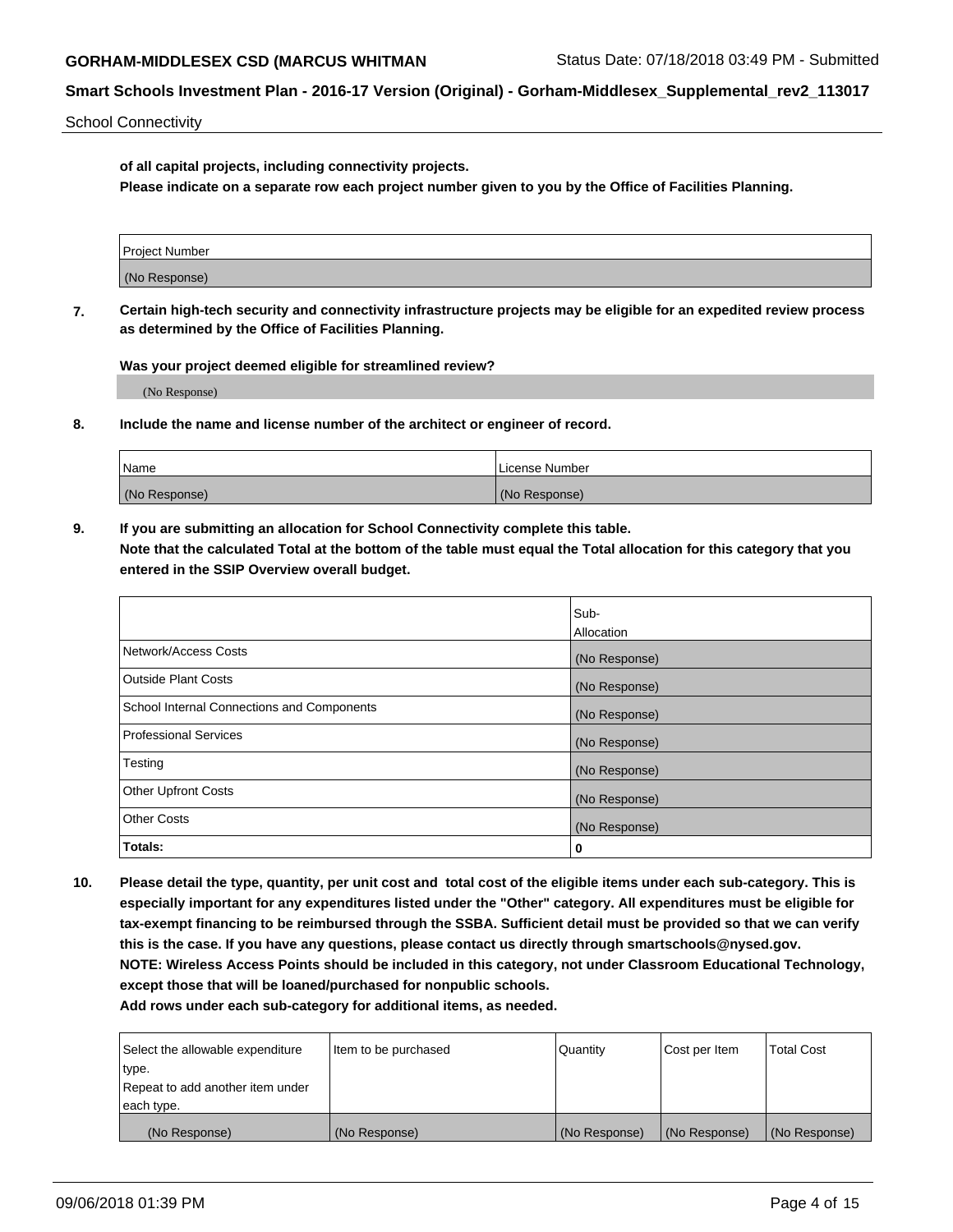Community Connectivity (Broadband and Wireless)

**1. Describe how you intend to use Smart Schools Bond Act funds for high-speed broadband and/or wireless connectivity projects in the community.**

(No Response)

**2. Please describe how the proposed project(s) will promote student achievement and increase student and/or staff access to the Internet in a manner that enhances student learning and/or instruction outside of the school day and/or school building.**

(No Response)

**3. Community connectivity projects must comply with all the necessary local building codes and regulations (building and related permits are not required prior to plan submission).**

 $\Box$  I certify that we will comply with all the necessary local building codes and regulations.

**4. Please describe the physical location of the proposed investment.**

(No Response)

**5. Please provide the initial list of partners participating in the Community Connectivity Broadband Project, along with their Federal Tax Identification (Employer Identification) number.**

| <b>Project Partners</b> | l Federal ID # |
|-------------------------|----------------|
| (No Response)           | (No Response)  |

**6. If you are submitting an allocation for Community Connectivity, complete this table.**

**Note that the calculated Total at the bottom of the table must equal the Total allocation for this category that you entered in the SSIP Overview overall budget.**

|                              | Sub-Allocation |
|------------------------------|----------------|
| Network/Access Costs         | (No Response)  |
| Outside Plant Costs          | (No Response)  |
| <b>Tower Costs</b>           | (No Response)  |
| Customer Premises Equipment  | (No Response)  |
| <b>Professional Services</b> | (No Response)  |
| Testing                      | (No Response)  |
| <b>Other Upfront Costs</b>   | (No Response)  |
| <b>Other Costs</b>           | (No Response)  |
| Totals:                      | 0              |

**7. Please detail the type, quantity, per unit cost and total cost of the eligible items under each sub-category. This is especially important for any expenditures listed under the "Other" category. All expenditures must be capital-bond eligible to be reimbursed through the SSBA. If you have any questions, please contact us directly through smartschools@nysed.gov.**

| Select the allowable expenditure | Item to be purchased | Quantity      | Cost per Item | <b>Total Cost</b> |
|----------------------------------|----------------------|---------------|---------------|-------------------|
| type.                            |                      |               |               |                   |
| Repeat to add another item under |                      |               |               |                   |
| each type.                       |                      |               |               |                   |
| (No Response)                    | (No Response)        | (No Response) | (No Response) | (No Response)     |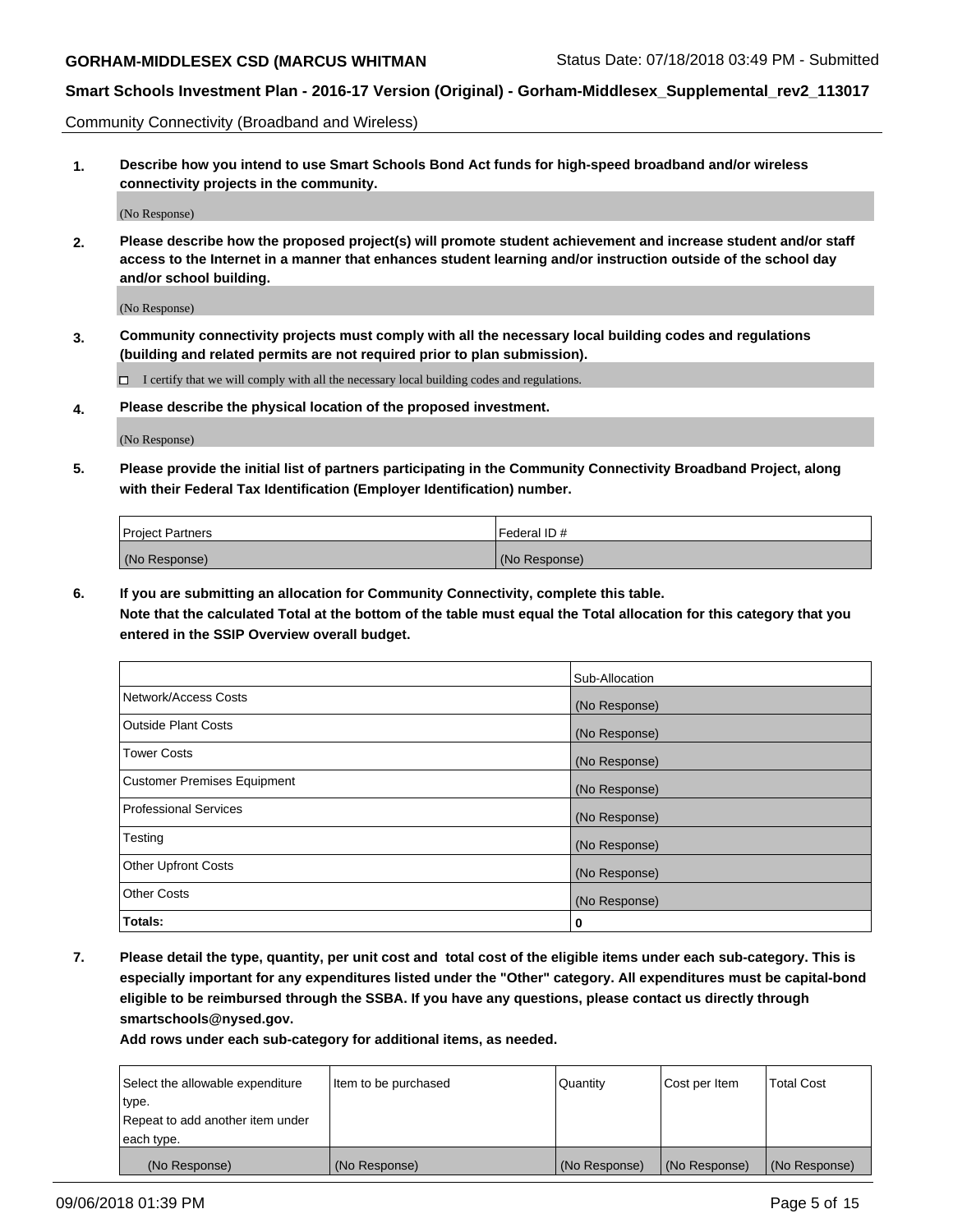#### Classroom Learning Technology

**1. In order for students and faculty to receive the maximum benefit from the technology made available under the Smart Schools Bond Act, their school buildings must possess sufficient connectivity infrastructure to ensure that devices can be used during the school day. Smart Schools Investment Plans must demonstrate that sufficient infrastructure that meets the Federal Communications Commission's 100 Mbps per 1,000 students standard currently exists in the buildings where new devices will be deployed, or is a planned use of a portion of Smart Schools Bond Act funds, or is under development through another funding source. Smart Schools Bond Act funds used for technology infrastructure or classroom technology investments must increase the number of school buildings that meet or exceed the minimum speed standard of 100 Mbps per 1,000 students and staff within 12 months. This standard may be met on either a contracted 24/7 firm service or a "burstable" capability. If the standard is met under the burstable criteria, it must be:**

**1. Specifically codified in a service contract with a provider, and**

**2. Guaranteed to be available to all students and devices as needed, particularly during periods of high demand, such as computer-based testing (CBT) periods.**

**Please describe how your district already meets or is planning to meet this standard within 12 months of plan submission.**

We currently exceed this standard, at 200 Mbps with 1175 enrolled students. Bond funds will not be used for infrastructure investments at this time.

- **1a. If a district believes that it will be impossible to meet this standard within 12 months, it may apply for a waiver of this requirement, as described on the Smart Schools website. The waiver must be filed and approved by SED prior to submitting this survey.**
	- By checking this box, you are certifying that the school district has an approved waiver of this requirement on file with the New York State Education Department.

#### **2. Connectivity Speed Calculator (Required)**

|                  | I Number of<br>Students | Multiply by<br>100 Kbps | to Convert to<br>Reauired<br>Speed in Mb | Divide by 1000 Current Speed Expected<br>lin Mb | Speed to be<br>Attained Within   Required<br>12 Months | Expected Date<br>When<br>Speed Will be<br>Met |
|------------------|-------------------------|-------------------------|------------------------------------------|-------------------------------------------------|--------------------------------------------------------|-----------------------------------------------|
| Calculated Speed | 1.175                   | 117,500                 | 117.5                                    | 200                                             | l (No<br>Response)                                     | (No<br>Response)                              |

**3. If the district wishes to have students and staff access the Internet from wireless devices within the school building, or in close proximity to it, it must first ensure that it has a robust Wi-Fi network in place that has sufficient bandwidth to meet user demand.**

**Please describe how you have quantified this demand and how you plan to meet this demand.**

During the summer of 2016 we used General budget and eRate funding to do cabling and purchase/install access points into every classroom, and multiple AP's into large group instruction areas. This was completed by Sept 2016. We now have robust wifi network access in every area of each building.

**4. All New York State public school districts are required to complete and submit an Instructional Technology Plan survey to the New York State Education Department in compliance with Section 753 of the Education Law and per Part 100.12 of the Commissioner's Regulations.**

**Districts that include educational technology purchases as part of their Smart Schools Investment Plan must have a submitted and approved Instructional Technology Plan survey on file with the New York State Education Department.**

By checking this box, you are certifying that the school district has an approved Instructional Technology Plan survey on file with the New York State Education Department.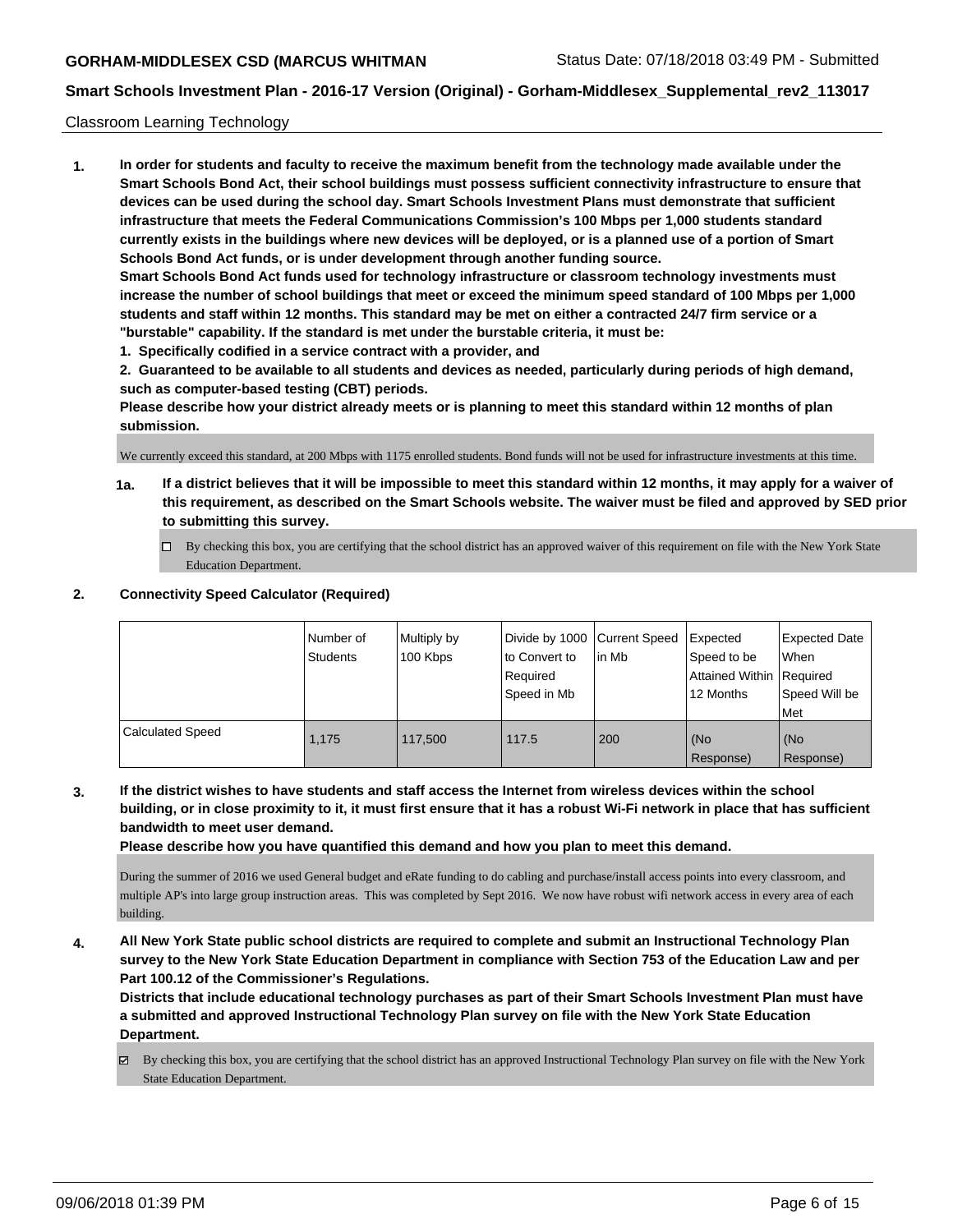#### Classroom Learning Technology

### **5. Describe the devices you intend to purchase and their compatibility with existing or planned platforms or systems. Specifically address the adequacy of each facility's electrical, HVAC and other infrastructure necessary to install and support the operation of the planned technology.**

We plan to purchase Chromebooks to be used in more classrooms as we continue our Blended Learning initiative. We use Google Apps for Education across the district and have found the 499 Chromebooks we currently use to be in high demand in classrooms as part of every day learning. This 2nd round of classrooms will each get 1:1 Chromebooks. As of this purchase, we will be in a position to transition to 1:1. We are implementing a committee to plan this conversion. Along with the Chromebooks, the Chrome Management license is required in order for us to assign apps to students and manage the devices in the school setting.

 We are also planning to purchase interactive white boards to replace current boards that are 9+ years old. These new LED interactive boards will be installed where current boards are, and actually draw less voltage than the combination of boards and projectors that we are removing. There is existing electrical and conduit for updated, surface mounted A/V cables.

The assistive listening systems we are planning to purchase are replacing older systems that are also 9+ years old. The systems come with microphones for teachers and students to use, an an amplifier for the room. There is already electrical and shelving to accommodate new units where the old ones are coming out. These systems provide enhanced audio for the teacher, and audio from computers and devices.

 The WeatherSTEM station is an exterior mounted scientific station with wind, rain, temperature, humidity and other sensors to collect weather related data at the school. It also has a a camera, and all data is captured in a unique website just for our school. It will be professionally installed at our main campus and has a web based interface to be used for all grade levels to access and analyze our data as well as see data from around the country. The unit comes with supporting curriculum materials, aligned with the new Science standards. The web interface means it will be accessible from our Chromebooks and many other devices.

#### **6. Describe how the proposed technology purchases will:**

- **> enhance differentiated instruction;**
- **> expand student learning inside and outside the classroom;**
- **> benefit students with disabilities and English language learners; and**
- **> contribute to the reduction of other learning gaps that have been identified within the district.**

**The expectation is that districts will place a priority on addressing the needs of students who struggle to succeed in a rigorous curriculum. Responses in this section should specifically address this concern and align with the district's Instructional Technology Plan (in particular Question 2 of E. Curriculum and Instruction: "Does the district's instructional technology plan address the needs of students with disabilities to ensure equitable access to instruction, materials and assessments?" and Question 3 of the same section: "Does the district's instructional technology plan address the provision of assistive technology specifically for students with disabilities to ensure access to and participation in the general curriculum?"**

As part of our Blended Learning initiative, the Chromebooks will give students more access to online, differentiated curriculum that is personalized to their learning needs. We already use online software and tools that adjust for student needs, and now more students will have access to it on a daily basis. Using Chromebooks to access Google Docs and Classroom tools allows teachers to give leveled assignments to different groups from behind the scenes. We have already seen general education, special education and English Language Learning students benefit from Apps such as Read&Write for Google. It is designed for text-to-speech and speech-to-text for struggling readers/writers, but all students now use it to read back their writing and learn from listening to their writing. Through this app and others, teachers provide both content and skills that student sneed in a variety of platforms. By increasing access to Chromebooks students will have more opportunities to use the tools they could previously only get in a computer lab or if their teacher was able to sign out a shared cart. We are introducing Chromebooks into more classrooms as part of professional development on Blended Learning. It is our belief that this model allows teachers to make better use of their time with small groups, to individualize education for all students. Through our first Blended Learning classroom cohort, we have already seen the benefit of these small groups combined with personalized software. Teachers are able to easily analyze gaps in student learning and are able to select the best possible tools and apps for the student to use to overcome these gaps.

 Interactive white boards are being used as collaborative, center activity stations and to present and share work of individual students/groups to the whole class, in addition to being the traditional focus of the lesson. The boards are clearer, brighter and allow for multiple touch points. This helps students who learn better visually and kinesthetically. They provide improved ability to enhance differentiation and collaborative opportunities. Assistive listening systems benefit all learners by helping students with disabilities and English language learners to better discern the spoken word of teachers and peers in the classroom.

 The WeatherSTEM station makes it easier for ELL and identified students to connect the wind, rain, snow they see outside their classroom window to the readings and data they see in the system's software. This makes the science of weather more concrete to all students.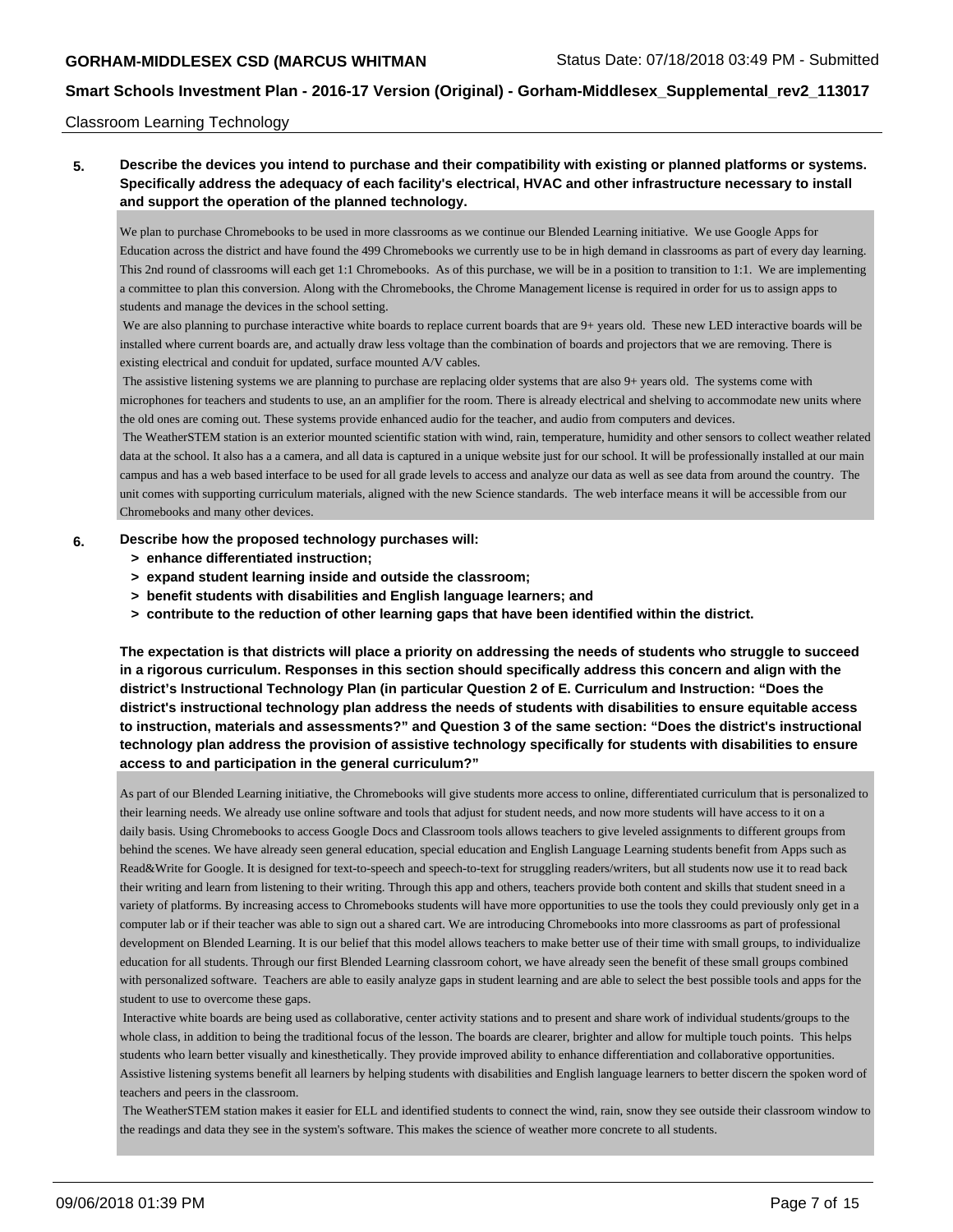Classroom Learning Technology

### **7. Where appropriate, describe how the proposed technology purchases will enhance ongoing communication with parents and other stakeholders and help the district facilitate technology-based regional partnerships, including distance learning and other efforts.**

The planned purchases are not specifically targeted for increasing parental communication. However, the Chromebook and web-based software and tools we use (Google Classroom and our parent portal) have already helped parents stay informed of classroom assignments and expectations and made communication with teachers available in one click. More Chromebook purchases will enhance ongoing communication with more parents and other stakeholders. The interactive whiteboards and assistive listening systems are used in tandem with tools we already have such as Polycom video conferencing, Skype and Google Hangouts to allow greater access to regional partnerships and other connected learning efforts.

**8. Describe the district's plan to provide professional development to ensure that administrators, teachers and staff can employ the technology purchased to enhance instruction successfully.**

**Note: This response should be aligned and expanded upon in accordance with your district's response to Question 1 of F. Professional Development of your Instructional Technology Plan: "Please provide a summary of professional development offered to teachers and staff, for the time period covered by this plan, to support technology to enhance teaching and learning. Please include topics, audience and method of delivery within your summary."**

Teachers and staff in this 2nd Blended Learning Cohort are earmarked to receive 40+ hours of PD focused specifically on the shift in instruction required for a successful implementation of technology in the classroom. They will be working with an outside consultant, our Curriculum Coach and the previous cohort on device, software and app skills, the role of the tech in the classroom, the changing role of the teacher, and using data to drive instruction. The PD is a mix of classroom style learning, a lot of self directed learning, small group meetings/reflections and targeted skill sessions for new software/hardware. This model was used with our first cohort and we have learned and adapted to better support our teachers. As reflected in our ITP PD plan, this cohort will work with model teachers from Cohort 1(item A), meets in small groups to review curriculum and tools (item B), shares model lessons (item D), and presents to peers at faculty meetings and to other schools on conference days (item I). Additionally, as identified in Project RED, it is our belief that Administrators must model effective use of technology. To this end, our admin team has added our own PD into monthly meetings, frequently taking a look at tools that teachers have brought to our attention.

- **9. Districts must contact the SUNY/CUNY teacher preparation program that supplies the largest number of the district's new teachers to request advice on innovative uses and best practices at the intersection of pedagogy and educational technology.**
	- $\boxtimes$  By checking this box, you certify that you have contacted the SUNY/CUNY teacher preparation program that supplies the largest number of your new teachers to request advice on these issues.

#### **9a. Please enter the name of the SUNY or CUNY Institution that you contacted.**

SUNY Geneseo

**9b. Enter the primary Institution phone number.**

585-245-5211

**9c. Enter the name of the contact person with whom you consulted and/or will be collaborating with on innovative uses of technology and best practices.**

Dr. Anjoo Sikka

**10. A district whose Smart Schools Investment Plan proposes the purchase of technology devices and other hardware must account for nonpublic schools in the district.**

**Are there nonpublic schools within your school district?**

- Yes
- $\boxtimes$  No
- **11. Nonpublic Classroom Technology Loan Calculator**

**The Smart Schools Bond Act provides that any Classroom Learning Technology purchases made using Smart Schools funds shall be lent, upon request, to nonpublic schools in the district. However, no school district shall be required to loan technology in amounts greater than the total obtained and spent on technology pursuant to the**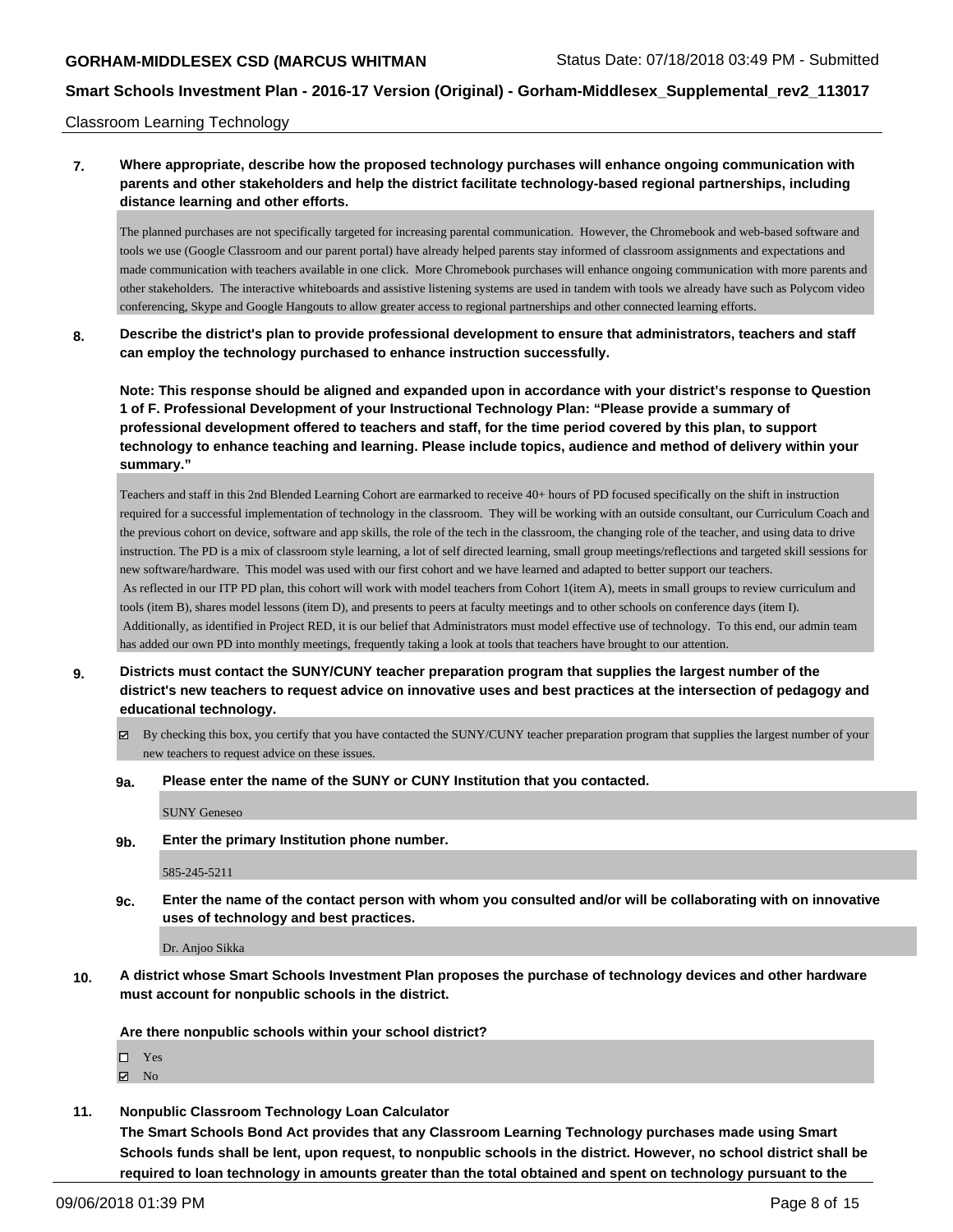#### Classroom Learning Technology

**Smart Schools Bond Act and the value of such loan may not exceed the total of \$250 multiplied by the nonpublic school enrollment in the base year at the time of enactment. See:**

**http://www.p12.nysed.gov/mgtserv/smart\_schools/docs/Smart\_Schools\_Bond\_Act\_Guidance\_04.27.15\_Final.pdf.**

|                                       | 1. Classroom<br>Technology<br>Sub-allocation | l 2. Public<br>l Enrollment<br>$(2014 - 15)$ | l 3. Nonpublic<br>Enrollment<br>(2014-15) | 4. Sum of<br>Public and<br>l Nonpublic | 15. Total Per<br>Pupil Sub-<br>allocation | 6. Total<br>Nonpublic Loan<br>Amount                                                |
|---------------------------------------|----------------------------------------------|----------------------------------------------|-------------------------------------------|----------------------------------------|-------------------------------------------|-------------------------------------------------------------------------------------|
|                                       |                                              |                                              |                                           | Enrollment                             |                                           |                                                                                     |
| Calculated Nonpublic Loan<br>  Amount |                                              |                                              |                                           |                                        |                                           | (No Response) (No Response) (No Response) (No Response) (No Response) (No Response) |

**12. To ensure the sustainability of technology purchases made with Smart Schools funds, districts must demonstrate a long-term plan to maintain and replace technology purchases supported by Smart Schools Bond Act funds. This sustainability plan shall demonstrate a district's capacity to support recurring costs of use that are ineligible for Smart Schools Bond Act funding such as device maintenance, technical support, Internet and wireless fees, maintenance of hotspots, staff professional development, building maintenance and the replacement of incidental items. Further, such a sustainability plan shall include a long-term plan for the replacement of purchased devices and equipment at the end of their useful life with other funding sources.**

By checking this box, you certify that the district has a sustainability plan as described above.

**13. Districts must ensure that devices purchased with Smart Schools Bond funds will be distributed, prepared for use, maintained and supported appropriately. Districts must maintain detailed device inventories in accordance with generally accepted accounting principles.**

By checking this box, you certify that the district has a distribution and inventory management plan and system in place.

**14. If you are submitting an allocation for Classroom Learning Technology complete this table. Note that the calculated Total at the bottom of the table must equal the Total allocation for this category that you entered in the SSIP Overview overall budget.**

|                          | Sub-Allocation |
|--------------------------|----------------|
| Interactive Whiteboards  | 256,000        |
| <b>Computer Servers</b>  | (No Response)  |
| <b>Desktop Computers</b> | (No Response)  |
| Laptop Computers         | 243,750        |
| <b>Tablet Computers</b>  | (No Response)  |
| <b>Other Costs</b>       | 33,510         |
| Totals:                  | 533,260        |

**15. Please detail the type, quantity, per unit cost and total cost of the eligible items under each sub-category. This is especially important for any expenditures listed under the "Other" category. All expenditures must be capital-bond eligible to be reimbursed through the SSBA. If you have any questions, please contact us directly through smartschools@nysed.gov.**

**Please specify in the "Item to be Purchased" field which specific expenditures and items are planned to meet the district's nonpublic loan requirement, if applicable.**

**NOTE: Wireless Access Points that will be loaned/purchased for nonpublic schools should ONLY be included in this category, not under School Connectivity, where public school districts would list them. Add rows under each sub-category for additional items, as needed.**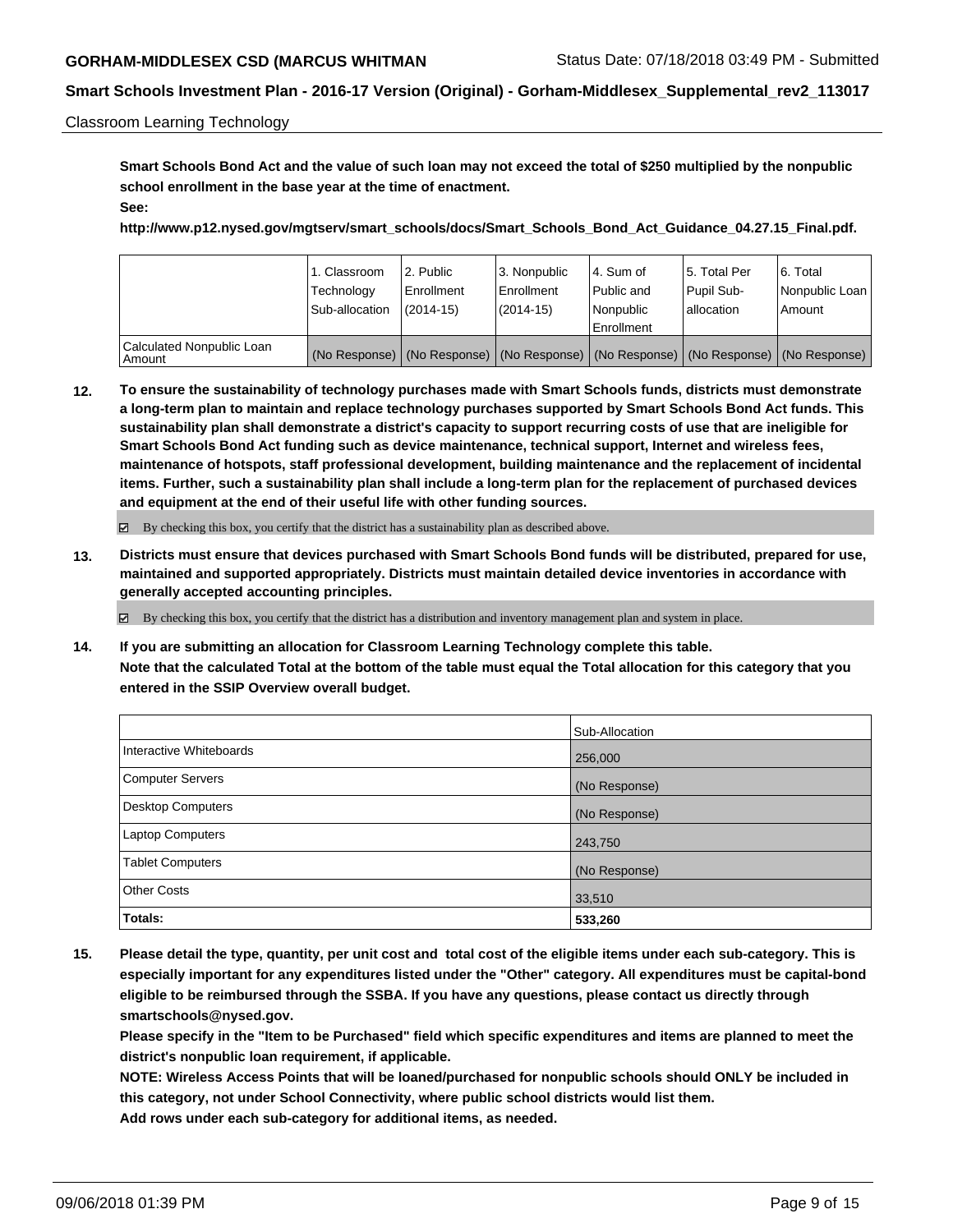# GORHAM-MIDDLESEX CSD (MARCUS WHITMAN Status Date: 07/18/2018 03:49 PM - Submitted

# **Smart Schools Investment Plan - 2016-17 Version (Original) - Gorham-Middlesex\_Supplemental\_rev2\_113017**

Classroom Learning Technology

| Select the allowable expenditure | Iltem to be Purchased              | Quantity | Cost per Item | <b>Total Cost</b> |
|----------------------------------|------------------------------------|----------|---------------|-------------------|
| type.                            |                                    |          |               |                   |
| Repeat to add another item under |                                    |          |               |                   |
| each type.                       |                                    |          |               |                   |
| Interactive Whiteboards          | Height Adj. Interactive Whiteboard | 40       | 6.400         | 256,000           |
| <b>Laptop Computers</b>          | <b>Touch screen Chromebooks</b>    | 625      | 390           | 243.750           |
| <b>Other Costs</b>               | <b>Assistive Listening Systems</b> | 8        | 1,500         | 12.000            |
| <b>Other Costs</b>               | WeatherSTEM station w camera       |          | 5,885         | 5,885             |
| <b>Other Costs</b>               | <b>Chrome Management licenses</b>  | 625      | 25            | 15,625            |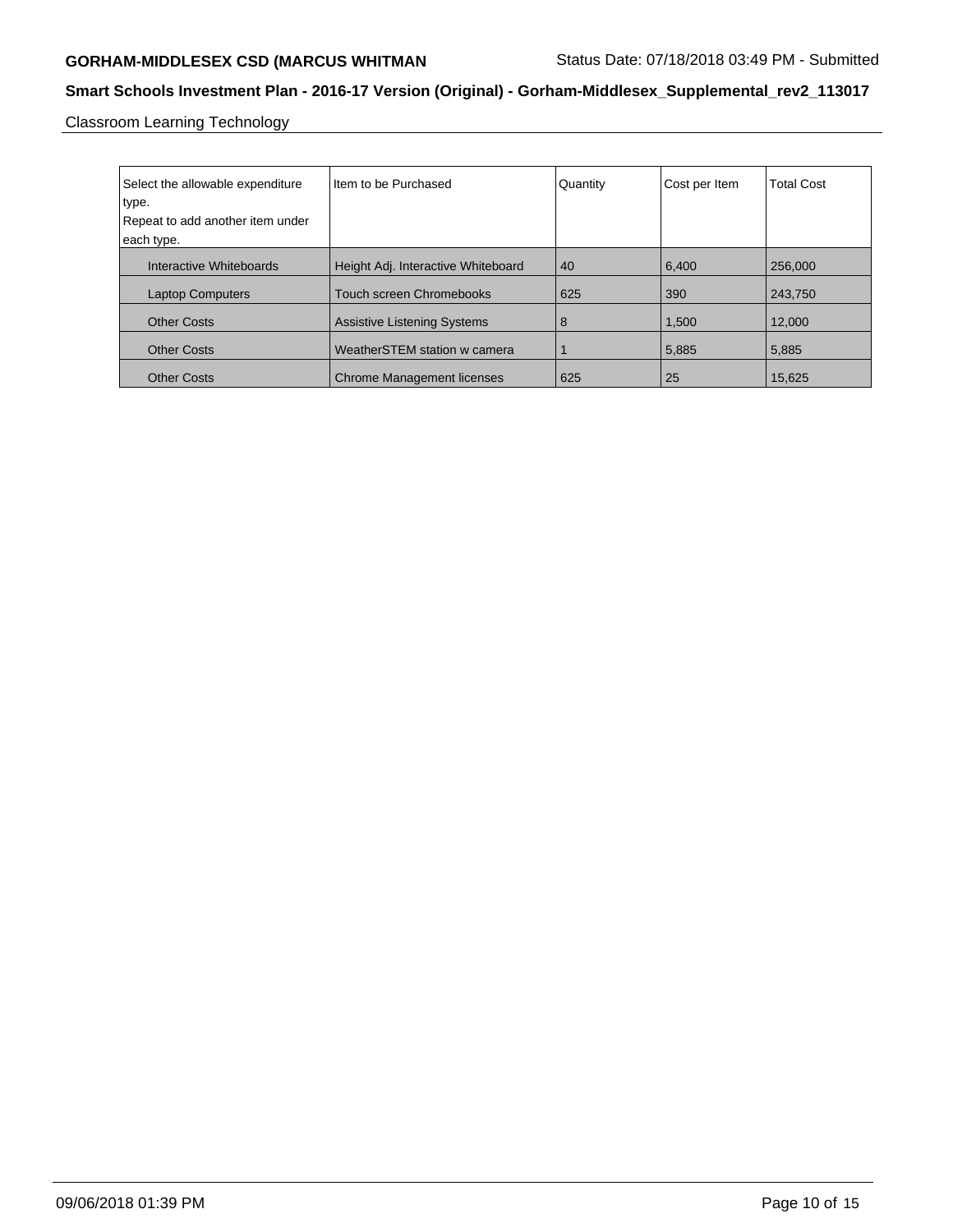#### Pre-Kindergarten Classrooms

**1. Provide information regarding how and where the district is currently serving pre-kindergarten students and justify the need for additional space with enrollment projections over 3 years.**

(No Response)

- **2. Describe the district's plan to construct, enhance or modernize education facilities to accommodate prekindergarten programs. Such plans must include:**
	- **Specific descriptions of what the district intends to do to each space;**
	- **An affirmation that pre-kindergarten classrooms will contain a minimum of 900 square feet per classroom;**
	- **The number of classrooms involved;**
	- **The approximate construction costs per classroom; and**
	- **Confirmation that the space is district-owned or has a long-term lease that exceeds the probable useful life of the improvements.**

(No Response)

**3. Smart Schools Bond Act funds may only be used for capital construction costs. Describe the type and amount of additional funds that will be required to support ineligible ongoing costs (e.g. instruction, supplies) associated with any additional pre-kindergarten classrooms that the district plans to add.**

(No Response)

**4. All plans and specifications for the erection, repair, enlargement or remodeling of school buildings in any public school district in the State must be reviewed and approved by the Commissioner. Districts that plan capital projects using their Smart Schools Bond Act funds will undergo a Preliminary Review Process by the Office of Facilities Planning.**

**Please indicate on a separate row each project number given to you by the Office of Facilities Planning.**

| Project Number |  |
|----------------|--|
| (No Response)  |  |
|                |  |

**5. If you have made an allocation for Pre-Kindergarten Classrooms, complete this table.**

**Note that the calculated Total at the bottom of the table must equal the Total allocation for this category that you entered in the SSIP Overview overall budget.**

|                                          | Sub-Allocation |
|------------------------------------------|----------------|
| Construct Pre-K Classrooms               | (No Response)  |
| Enhance/Modernize Educational Facilities | (No Response)  |
| <b>Other Costs</b>                       | (No Response)  |
| <b>Totals:</b>                           | 0              |

**6. Please detail the type, quantity, per unit cost and total cost of the eligible items under each sub-category. This is especially important for any expenditures listed under the "Other" category. All expenditures must be capital-bond eligible to be reimbursed through the SSBA. If you have any questions, please contact us directly through smartschools@nysed.gov.**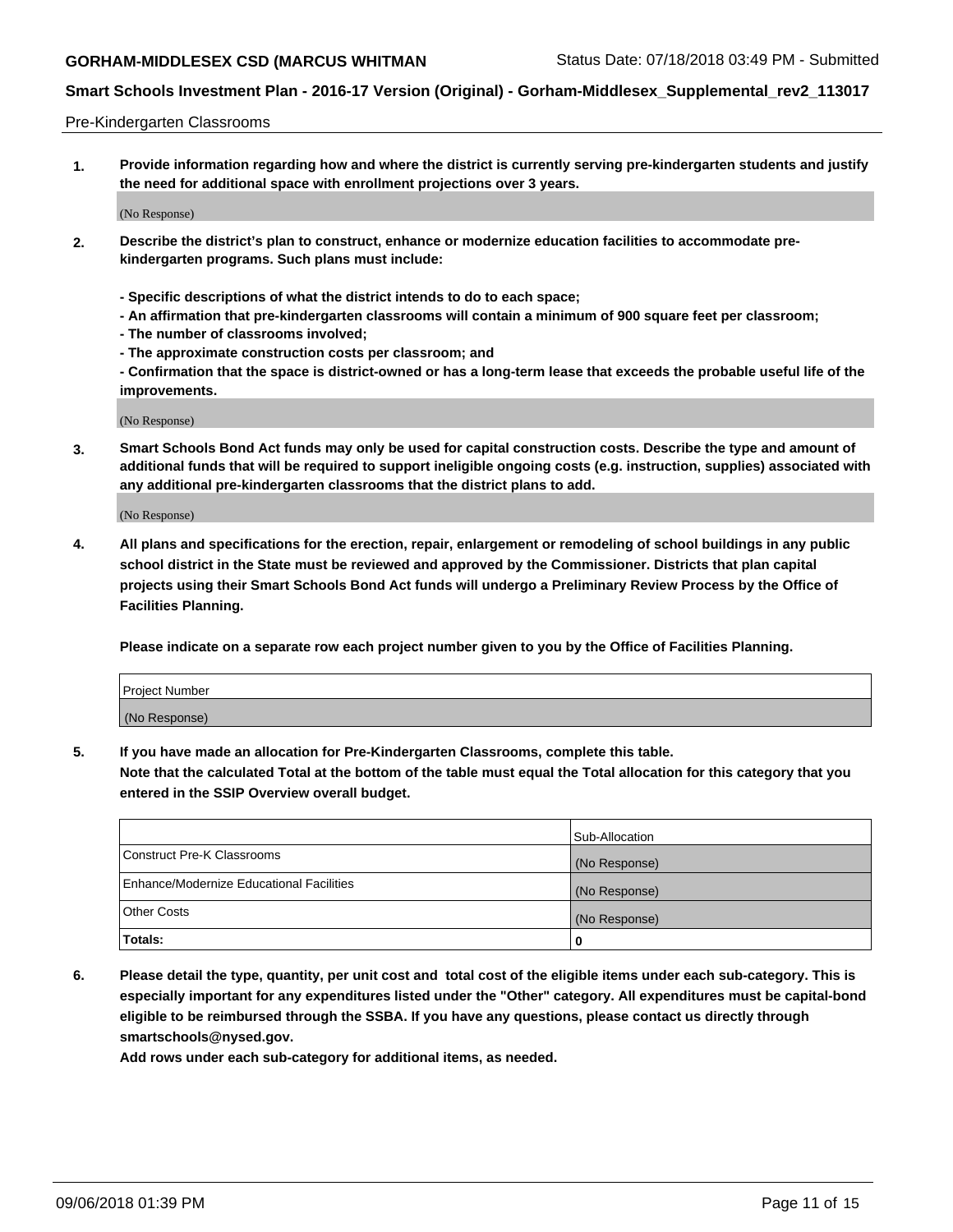# GORHAM-MIDDLESEX CSD (MARCUS WHITMAN Status Date: 07/18/2018 03:49 PM - Submitted

# **Smart Schools Investment Plan - 2016-17 Version (Original) - Gorham-Middlesex\_Supplemental\_rev2\_113017**

Pre-Kindergarten Classrooms

| Select the allowable expenditure | Item to be purchased | Quantity      | Cost per Item | <b>Total Cost</b> |
|----------------------------------|----------------------|---------------|---------------|-------------------|
| type.                            |                      |               |               |                   |
| Repeat to add another item under |                      |               |               |                   |
| each type.                       |                      |               |               |                   |
| (No Response)                    | (No Response)        | (No Response) | (No Response) | (No Response)     |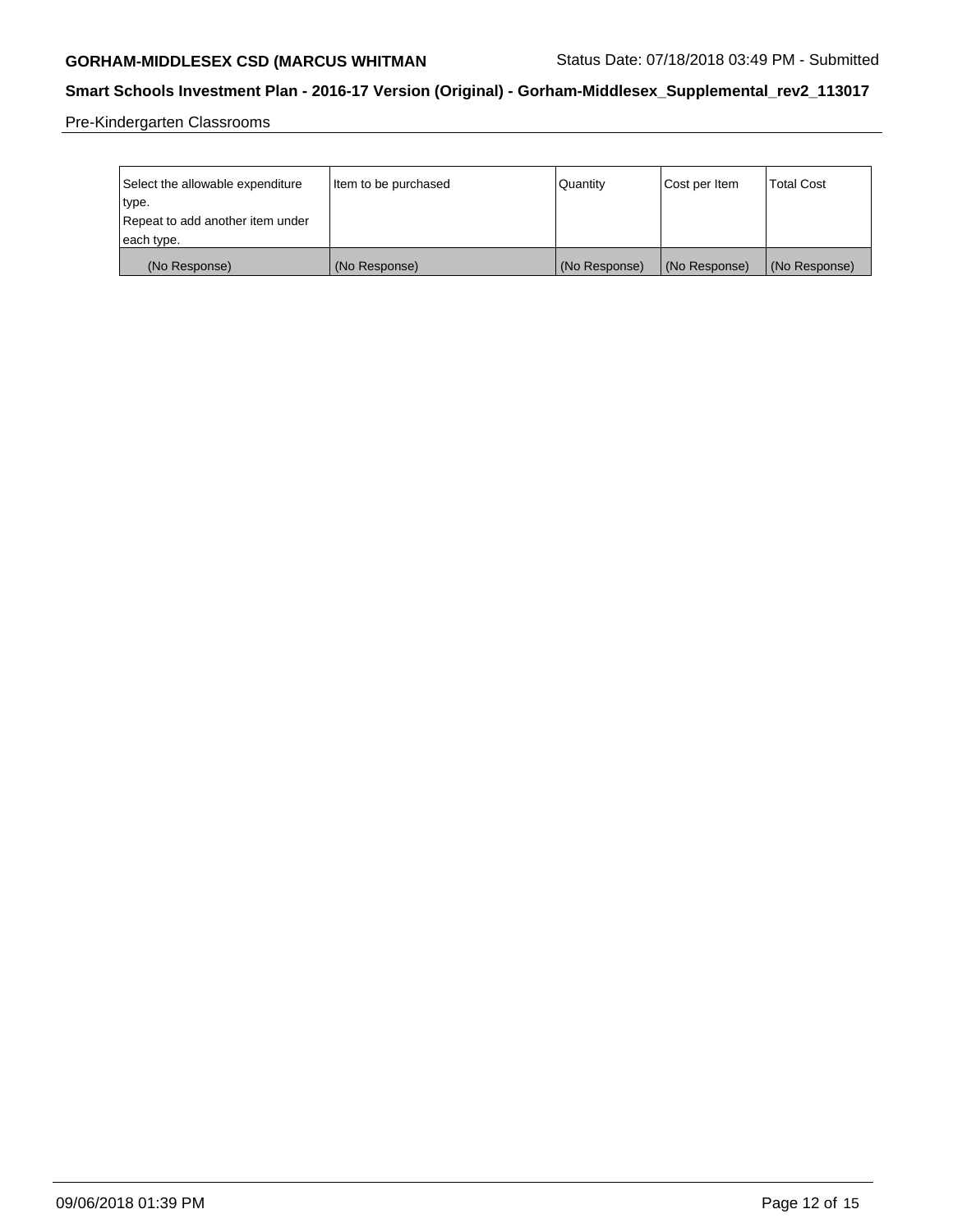Replace Transportable Classrooms

**1. Describe the district's plan to construct, enhance or modernize education facilities to provide high-quality instructional space by replacing transportable classrooms.**

(No Response)

**2. All plans and specifications for the erection, repair, enlargement or remodeling of school buildings in any public school district in the State must be reviewed and approved by the Commissioner. Districts that plan capital projects using their Smart Schools Bond Act funds will undergo a Preliminary Review Process by the Office of Facilities Planning.**

**Please indicate on a separate row each project number given to you by the Office of Facilities Planning.**

| Project Number |  |
|----------------|--|
|                |  |
|                |  |
|                |  |
|                |  |
| (No Response)  |  |
|                |  |
|                |  |
|                |  |

**3. For large projects that seek to blend Smart Schools Bond Act dollars with other funds, please note that Smart Schools Bond Act funds can be allocated on a pro rata basis depending on the number of new classrooms built that directly replace transportable classroom units.**

**If a district seeks to blend Smart Schools Bond Act dollars with other funds describe below what other funds are being used and what portion of the money will be Smart Schools Bond Act funds.**

(No Response)

**4. If you have made an allocation for Replace Transportable Classrooms, complete this table. Note that the calculated Total at the bottom of the table must equal the Total allocation for this category that you entered in the SSIP Overview overall budget.**

|                                                | Sub-Allocation |
|------------------------------------------------|----------------|
| Construct New Instructional Space              | (No Response)  |
| Enhance/Modernize Existing Instructional Space | (No Response)  |
| <b>Other Costs</b>                             | (No Response)  |
| Totals:                                        | 0              |

**5. Please detail the type, quantity, per unit cost and total cost of the eligible items under each sub-category. This is especially important for any expenditures listed under the "Other" category. All expenditures must be capital-bond eligible to be reimbursed through the SSBA. If you have any questions, please contact us directly through smartschools@nysed.gov.**

| Select the allowable expenditure | I ltem to be purchased | l Quantitv    | Cost per Item | <b>Total Cost</b> |
|----------------------------------|------------------------|---------------|---------------|-------------------|
| type.                            |                        |               |               |                   |
| Repeat to add another item under |                        |               |               |                   |
| each type.                       |                        |               |               |                   |
| (No Response)                    | (No Response)          | (No Response) | (No Response) | (No Response)     |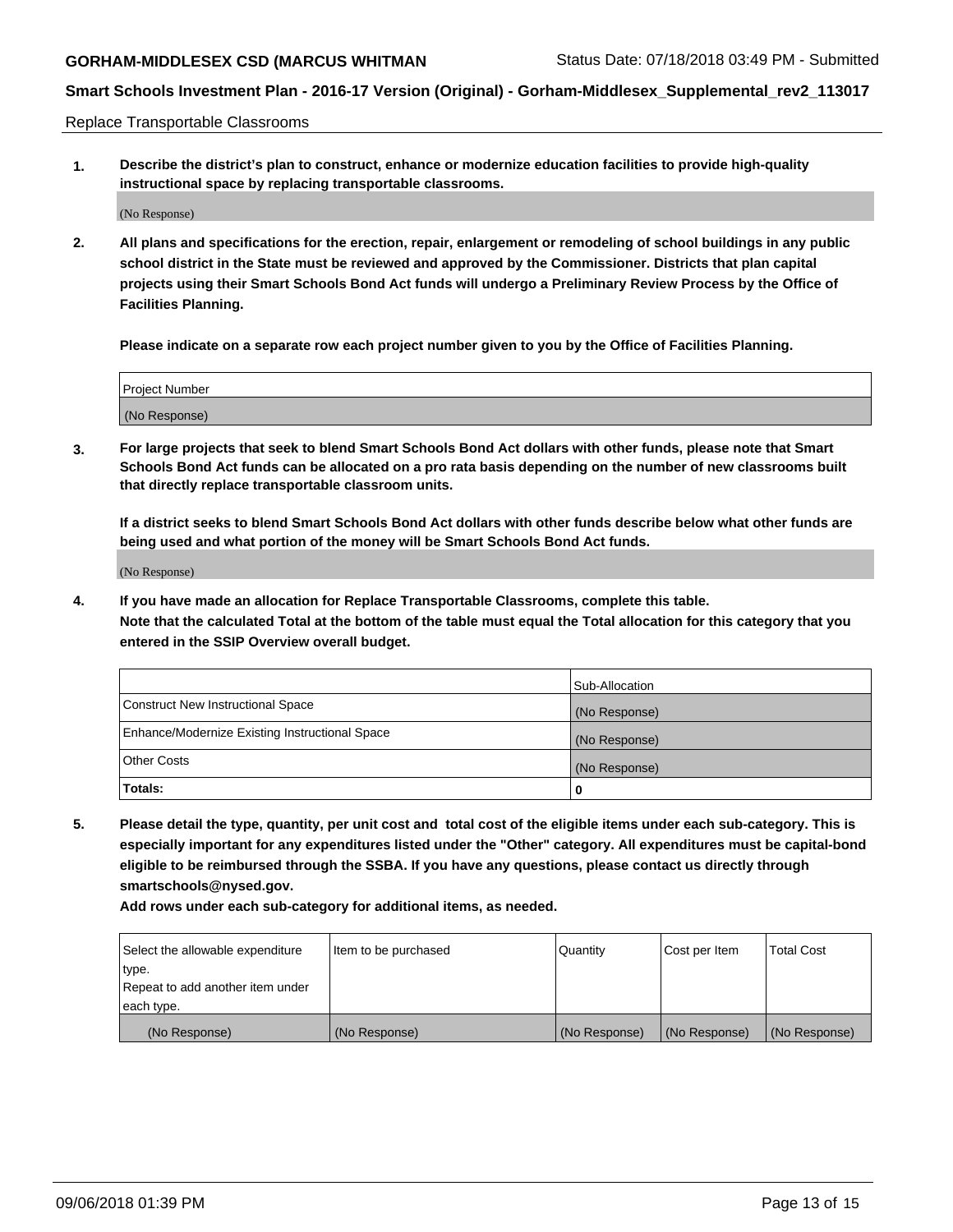High-Tech Security Features

**1. Describe how you intend to use Smart Schools Bond Act funds to install high-tech security features in school buildings and on school campuses.**

(No Response)

**2. All plans and specifications for the erection, repair, enlargement or remodeling of school buildings in any public school district in the State must be reviewed and approved by the Commissioner. Districts that plan capital projects using their Smart Schools Bond Act funds will undergo a Preliminary Review Process by the Office of Facilities Planning.** 

**Please indicate on a separate row each project number given to you by the Office of Facilities Planning.**

| <b>Project Number</b> |  |
|-----------------------|--|
| (No Response)         |  |

- **3. Was your project deemed eligible for streamlined Review?**
	- Yes  $\square$  No
- **4. Include the name and license number of the architect or engineer of record.**

| Name          | License Number |
|---------------|----------------|
| (No Response) | (No Response)  |

**5. If you have made an allocation for High-Tech Security Features, complete this table.**

**Note that the calculated Total at the bottom of the table must equal the Total allocation for this category that you entered in the SSIP Overview overall budget.**

|                                                      | Sub-Allocation |
|------------------------------------------------------|----------------|
| Capital-Intensive Security Project (Standard Review) | (No Response)  |
| <b>Electronic Security System</b>                    | (No Response)  |
| <b>Entry Control System</b>                          | (No Response)  |
| Approved Door Hardening Project                      | (No Response)  |
| <b>Other Costs</b>                                   | (No Response)  |
| Totals:                                              | 0              |

**6. Please detail the type, quantity, per unit cost and total cost of the eligible items under each sub-category. This is especially important for any expenditures listed under the "Other" category. All expenditures must be capital-bond eligible to be reimbursed through the SSBA. If you have any questions, please contact us directly through smartschools@nysed.gov.**

| Select the allowable expenditure | Item to be purchased | l Quantitv    | Cost per Item | <b>Total Cost</b> |
|----------------------------------|----------------------|---------------|---------------|-------------------|
| type.                            |                      |               |               |                   |
| Repeat to add another item under |                      |               |               |                   |
| each type.                       |                      |               |               |                   |
| (No Response)                    | (No Response)        | (No Response) | (No Response) | (No Response)     |